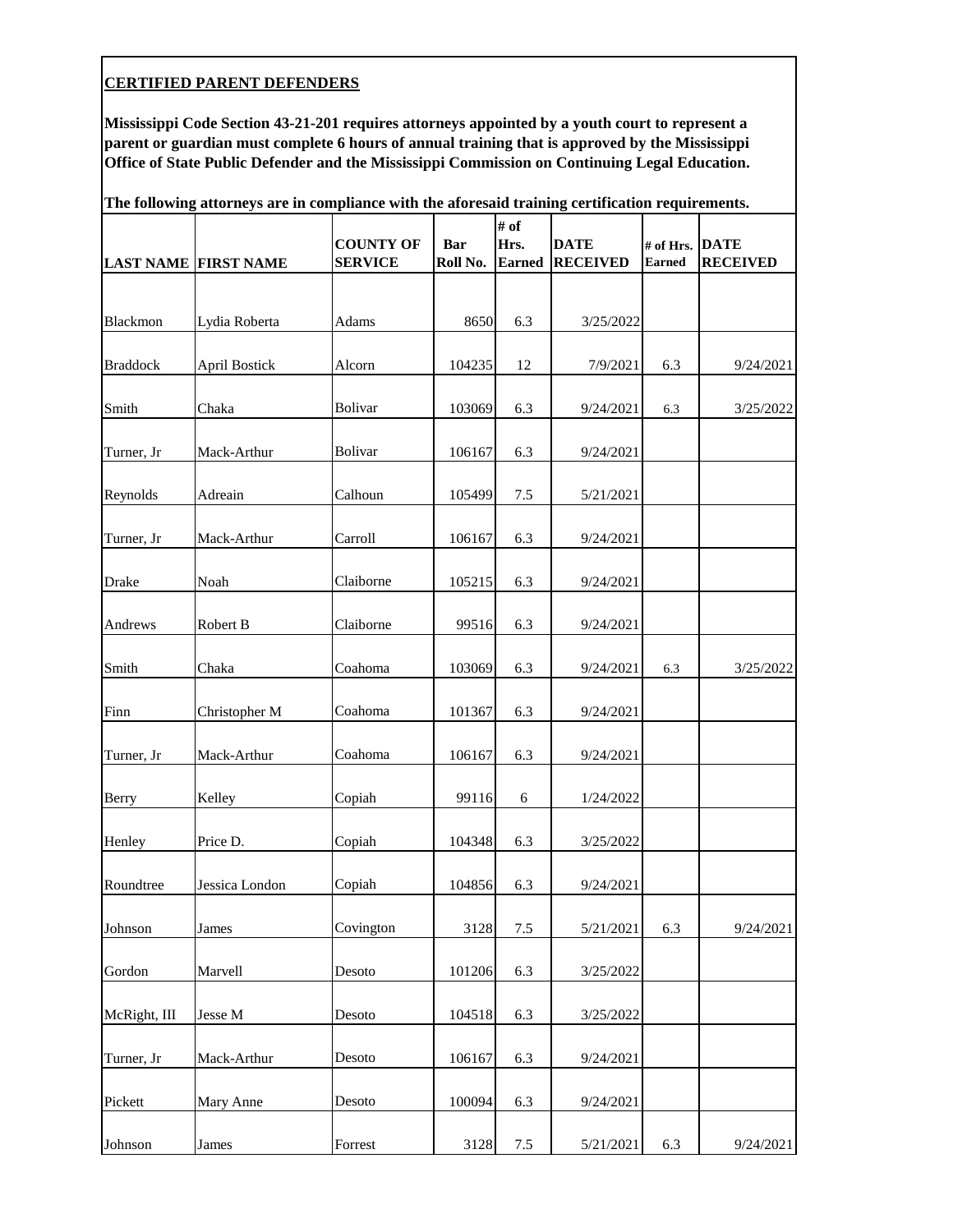| The following attorneys are in compliance with the aforesaid training certification requirements. |                             |                                    |                 |                               |                                |                            |                                |  |  |
|---------------------------------------------------------------------------------------------------|-----------------------------|------------------------------------|-----------------|-------------------------------|--------------------------------|----------------------------|--------------------------------|--|--|
|                                                                                                   | <b>LAST NAME FIRST NAME</b> | <b>COUNTY OF</b><br><b>SERVICE</b> | Bar<br>Roll No. | # of<br>Hrs.<br><b>Earned</b> | <b>DATE</b><br><b>RECEIVED</b> | # of Hrs.<br><b>Earned</b> | <b>DATE</b><br><b>RECEIVED</b> |  |  |
| Slawson                                                                                           | Lindsay                     | Forrest                            | 104775          | 6.3                           | 9/24/2021                      | 6.3                        | 3/25/2022                      |  |  |
| Hatten                                                                                            | Rachael                     | Forrest                            | 105156          | 6.3                           | 9/24/2021                      |                            |                                |  |  |
| Hoffman                                                                                           | Eugene                      | Hancock                            | 104994          | 6.3                           | 9/24/2021                      |                            |                                |  |  |
| Rimmer                                                                                            | Bennett                     | Hancock                            | 105982          | 6.3                           | 3/25/2022                      | 6                          | 4/7/2022                       |  |  |
| Roussel                                                                                           | Lanie                       | Hancock                            | 105488          | 6.3                           | 9/24/2021                      |                            |                                |  |  |
| Satterfield                                                                                       | William                     | Hancock                            | 101229          | 7.5                           | 5/21/2021                      | 6.3                        | 9/24/2021                      |  |  |
| Yeatts                                                                                            | Fran                        | Hancock                            | 99467           | 6.3                           | 9/24/2021                      | 6.3                        | 3/25/2022                      |  |  |
| Nicovich                                                                                          | Darnell                     | Harrison                           | 3854            | $7.5\,$                       | 5/21/2021                      | 6.3                        | 9/24/2021                      |  |  |
| Yeatts                                                                                            | Fran                        | Harrison                           | 99467           | 6.3                           | 9/24/2021                      | 6.3                        | 3/25/2022                      |  |  |
| Smallwood,III                                                                                     | James C.                    | Harrison                           | 8608            | 7.5                           | 5/21/2021                      | 6.3                        | 9/24/2021                      |  |  |
| Satterfield                                                                                       | William                     | Harrison                           | 101229          | $7.5\,$                       | 5/21/2021                      | 6.3                        | 9/24/2021                      |  |  |
| King                                                                                              | Chad                        | Hinds                              | 105117          | 6.3                           | 9/24/2021                      |                            |                                |  |  |
| Collins                                                                                           | Gena                        | Hinds                              | 9856            | 7.5                           | 5/21/2021                      |                            |                                |  |  |
| Gordon                                                                                            | Marvell                     | Hinds                              | 101206          | 6.3                           | 3/25/2022                      |                            |                                |  |  |
| Bowie                                                                                             | Tamarra                     | Hinds                              | 105909          | 6.3                           | 9/24/2021                      | 6.3                        | 3/25/2022                      |  |  |
| Turner, Jr                                                                                        | Mack-Arthur                 | Holmes                             | 106167          | 6.3                           | 9/24/2021                      |                            |                                |  |  |
| Kimbrough                                                                                         | Angela Turner               | Humphreys                          | 101011          | 6.3                           | 3/25/2022                      |                            |                                |  |  |
| Pratt, II                                                                                         | Darnell                     | Humphreys                          | 104682          | 6.3                           | 9/24/2021                      |                            |                                |  |  |
| Turner, Jr                                                                                        | Mack-Arthur                 | Humphreys                          | 106167          | 6.3                           | 9/24/2021                      |                            |                                |  |  |
| Cade                                                                                              | Leigh Anne                  | Issaquena                          | 101074          | 6.3                           | 3/25/2022                      |                            |                                |  |  |
| Turner, Jr                                                                                        | Mack-Arthur                 | Issaquena                          | 106167          | 6.3                           | 9/24/2021                      |                            |                                |  |  |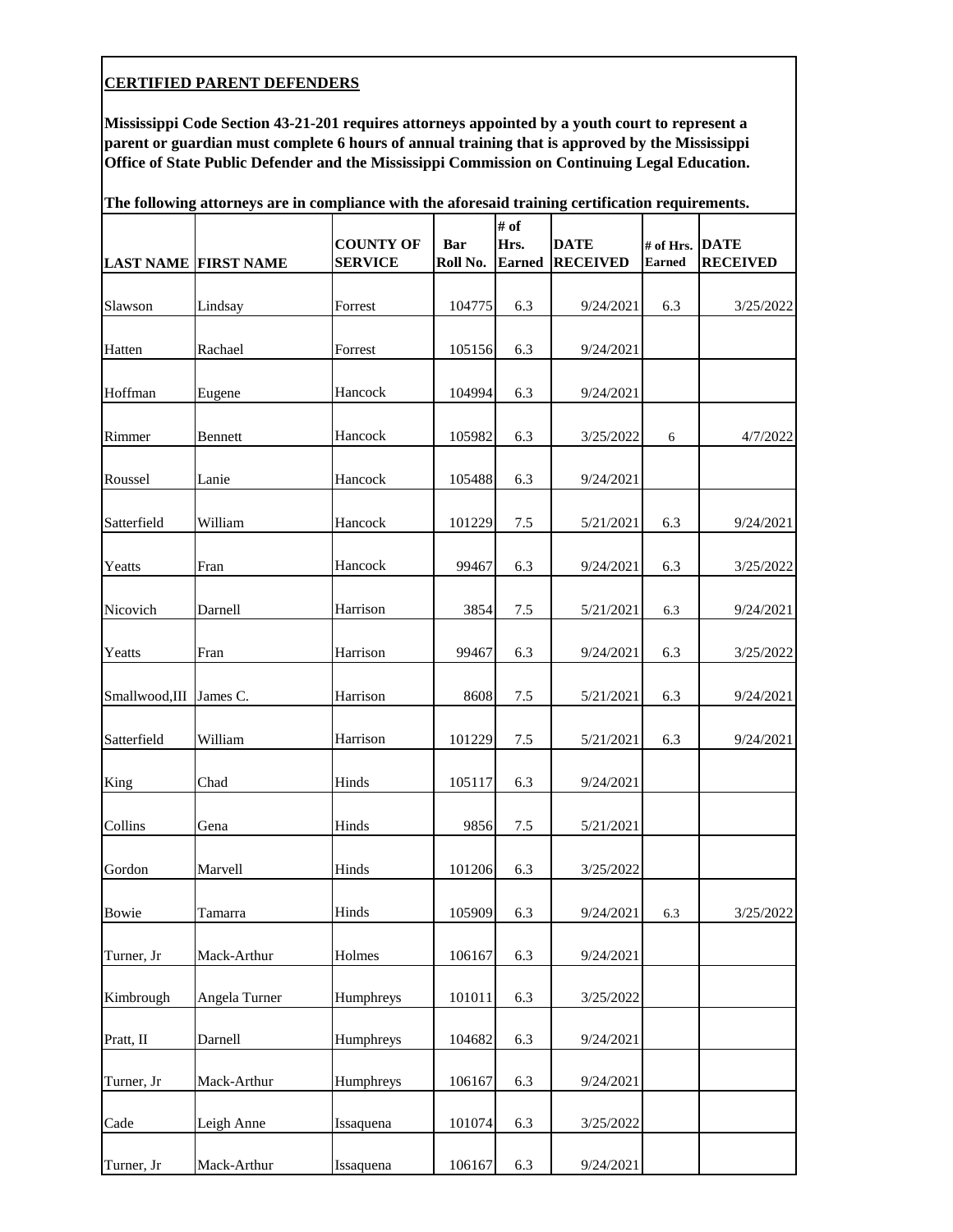|              | The following attorneys are in compliance with the aforesaid training certification requirements.<br># of |                                    |            |                       |                                |                            |                                |  |  |  |
|--------------|-----------------------------------------------------------------------------------------------------------|------------------------------------|------------|-----------------------|--------------------------------|----------------------------|--------------------------------|--|--|--|
|              |                                                                                                           | <b>COUNTY OF</b><br><b>SERVICE</b> | <b>Bar</b> | Hrs.<br><b>Earned</b> | <b>DATE</b><br><b>RECEIVED</b> | # of Hrs.<br><b>Earned</b> | <b>DATE</b><br><b>RECEIVED</b> |  |  |  |
|              | <b>LAST NAME FIRST NAME</b>                                                                               |                                    | Roll No.   |                       |                                |                            |                                |  |  |  |
| Daniels      | Amanda                                                                                                    | Itawamba                           | 102801     | 6                     | 4/13/2022                      |                            |                                |  |  |  |
| Holtz        | Terry                                                                                                     | Jackson                            | 10818      | 6.3                   | 9/24/2021                      |                            |                                |  |  |  |
| Satterfield  | William                                                                                                   | Jackson                            | 101229     | $7.5\,$               | 5/21/2021                      | 6.3                        | 9/24/2021                      |  |  |  |
| Yeatts       | Fran                                                                                                      | Jackson                            | 99467      | 6.3                   | 9/24/2021                      | 6.3                        | 3/25/2022                      |  |  |  |
| Roundtree    | Jessica London-                                                                                           | Jeff Davis                         | 104856     | 6.3                   | 9/24/2021                      |                            |                                |  |  |  |
| Caves        | Risher                                                                                                    | Jones                              | 104526     | 6.3                   | 3/25/2022                      |                            |                                |  |  |  |
| Rogers       | Jennifer                                                                                                  | Jones                              | 100930     | 6.3                   | 3/25/2022                      |                            |                                |  |  |  |
| McRight, III | Jesse M                                                                                                   | Lafayette                          | 104518     | 6.3                   | 3/25/2022                      |                            |                                |  |  |  |
| Solinger     | Lori                                                                                                      | Lafayette                          | 103029     | 6.3                   | 3/25/2022                      |                            |                                |  |  |  |
| Johnson      | James                                                                                                     | Lamar                              | 3128       | $7.5\,$               | 5/21/2021                      | 6.3                        | 9/24/2021                      |  |  |  |
| Hatten       | Rachael                                                                                                   | Lamar                              | 105156     | 6.3                   | 9/24/2021                      |                            |                                |  |  |  |
| Rush         | Anna                                                                                                      | Lamar                              | 104683     | 6.3                   | 3/25/2022                      |                            |                                |  |  |  |
| Amos         | Roderick B                                                                                                | Lauderdale                         | 101432     | 6.3                   | 3/25/2022                      |                            |                                |  |  |  |
| Gordon       | Marvell                                                                                                   | Lauderdale                         | 101206     | 6.3                   | 3/25/2022                      |                            |                                |  |  |  |
| Wright       | Rebecca Taff                                                                                              | Lauderdale                         | 104320     | 6.3                   | 9/24/2021                      | 6.3                        | 3/25/2022                      |  |  |  |
| Hurtt        | Stella M                                                                                                  | Lauderdale                         | 104325     | 6.3                   | 9/24/2021                      |                            |                                |  |  |  |
| Roundtree    | Jessica London-                                                                                           | Lawrence                           | 104856     | 6.3                   | 9/24/2021                      |                            |                                |  |  |  |
| Daniels      | Amanda                                                                                                    | Lee                                | 102801     | 6                     | 4/13/2022                      |                            |                                |  |  |  |
| Jones        | Angela Louise                                                                                             | Lee                                | 102108     | 7.5                   | 5/21/2021                      |                            |                                |  |  |  |
| Joyner       | Heather                                                                                                   | Lee                                | 99576      | $\sqrt{6}$            | 4/14/2022                      |                            |                                |  |  |  |
| Kimbrough    | Angela Turner                                                                                             | Leflore                            | 101011     | 6.3                   | 9/24/2021                      | 6.3                        | 3/25/2022                      |  |  |  |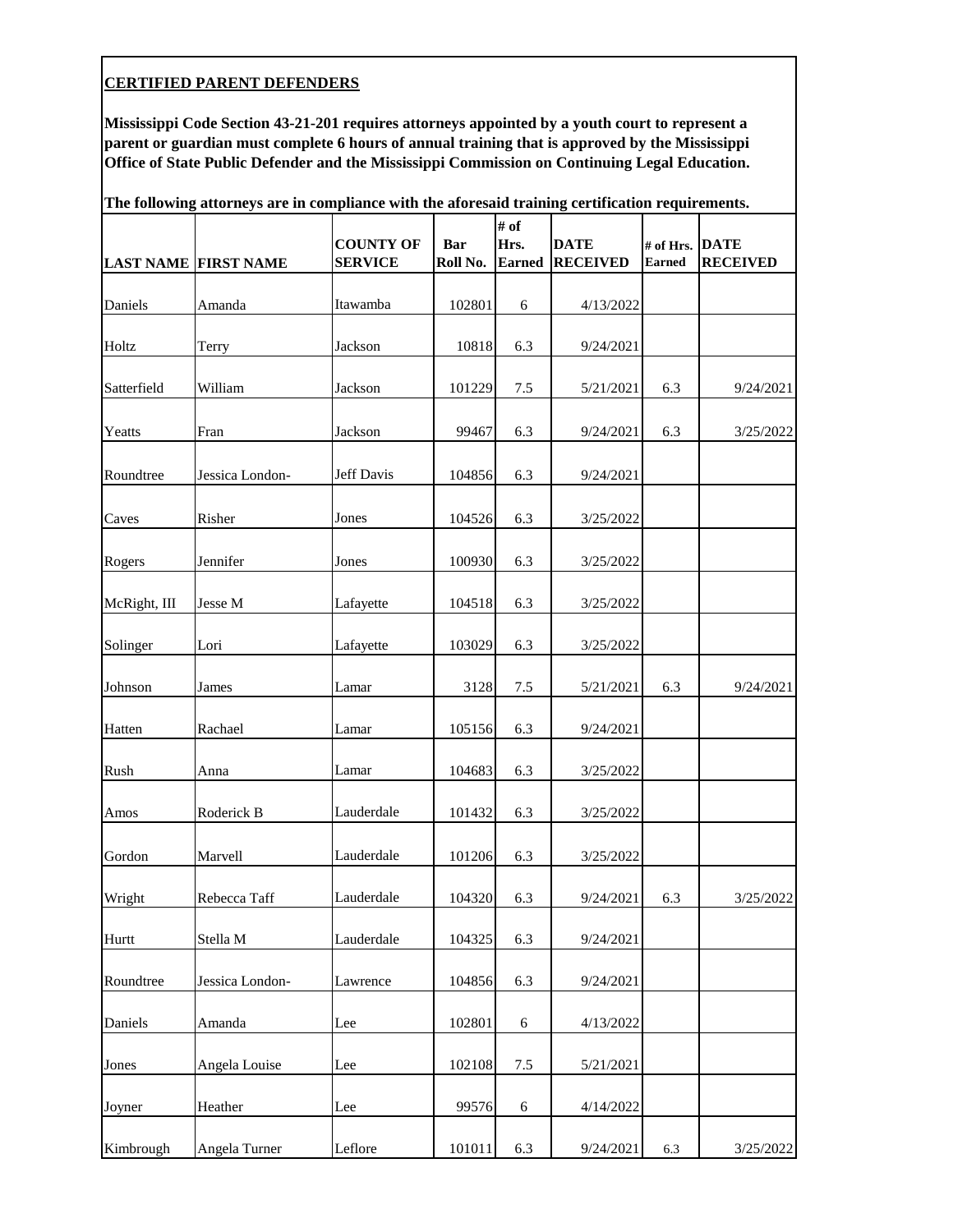| The following attorneys are in compliance with the aforesaid training certification requirements. |                             |                                    |                        |                               |                                |                            |                                |  |  |
|---------------------------------------------------------------------------------------------------|-----------------------------|------------------------------------|------------------------|-------------------------------|--------------------------------|----------------------------|--------------------------------|--|--|
|                                                                                                   | <b>LAST NAME FIRST NAME</b> | <b>COUNTY OF</b><br><b>SERVICE</b> | <b>Bar</b><br>Roll No. | # of<br>Hrs.<br><b>Earned</b> | <b>DATE</b><br><b>RECEIVED</b> | # of Hrs.<br><b>Earned</b> | <b>DATE</b><br><b>RECEIVED</b> |  |  |
| Turner, Jr                                                                                        | Mack-Arthur                 | Leflore                            | 106167                 | 6.3                           | 9/24/2021                      |                            |                                |  |  |
| Roundtree                                                                                         | Jessica London-             | Lincoln                            | 104856                 | 6.3                           | 9/24/2021                      |                            |                                |  |  |
| Clemons                                                                                           | Lindsay                     | Lowndes                            | 102523                 | 6.3                           | 9/24/2021                      |                            |                                |  |  |
| Hudson                                                                                            | Tim                         | Lowndes                            | 2847                   | 6.3                           | 9/24/2021                      |                            |                                |  |  |
| Flood                                                                                             | Richard                     | Madison                            | 5219                   | 6.3                           | 9/24/2021                      | 6.3                        | 3/25/2022                      |  |  |
| Gordon                                                                                            | Marvell                     | Madison                            | 101206                 | 6.3                           | 3/25/2022                      |                            |                                |  |  |
| Johnson                                                                                           | James                       | Marion                             | 3128                   | 7.5                           | 5/21/2021                      | 6.3                        | 9/24/2021                      |  |  |
| Hatten                                                                                            | Rachael                     | Marion                             | 105156                 | 6.3                           | 9/24/2021                      |                            |                                |  |  |
| Koon                                                                                              | Lisa                        | Monroe                             | 100087                 | 6.3                           | 9/24/2021                      |                            |                                |  |  |
| Lewis                                                                                             | <b>Ashley Ray</b>           | Neshoba                            | 99868                  | 6.3                           | 9/24/2021                      |                            |                                |  |  |
| Rasco                                                                                             | Nora                        | Northern<br>Counties               | 4631                   | 7.5                           | 5/21/2021                      |                            |                                |  |  |
| Solinger                                                                                          | Lori                        | Panola                             | 103029                 | 6.3                           | 3/25/2022                      |                            |                                |  |  |
| Turner, Jr                                                                                        | Mack-Arthur                 | Panola                             | 106167                 | 6.3                           | 9/24/2021                      |                            |                                |  |  |
| Alexander                                                                                         | Tyler                       | Pearl River                        | 105507                 | 6                             | 12/3/2021                      | 6.3                        | 3/25/2022                      |  |  |
| Rush                                                                                              | Anna                        | Pearl River                        | 104683                 | 6.3                           | 3/25/2022                      |                            |                                |  |  |
| Satterfield                                                                                       | William                     | Pearl River                        | 101229                 | $7.5$                         | 5/21/2021                      | 6.3                        | 9/24/2021                      |  |  |
| Johnson                                                                                           | James                       | Perry                              | 3128                   | $7.5$                         | 5/21/2021                      | 6.3                        | 9/24/2021                      |  |  |
| Hatten                                                                                            | Rachael                     | Perry                              | 105156                 | 6.3                           | 9/24/2021                      |                            |                                |  |  |
| Rush                                                                                              | Anna                        | Perry                              | 104683                 | 6.3                           | 3/25/2022                      |                            |                                |  |  |
| Joyner                                                                                            | Heather                     | Pontotoc                           | 99576                  | 6                             | 4/14/2022                      |                            |                                |  |  |
| Koon                                                                                              | Lisa                        | Prentiss                           | 100087                 | 6.3                           | 9/24/2021                      |                            |                                |  |  |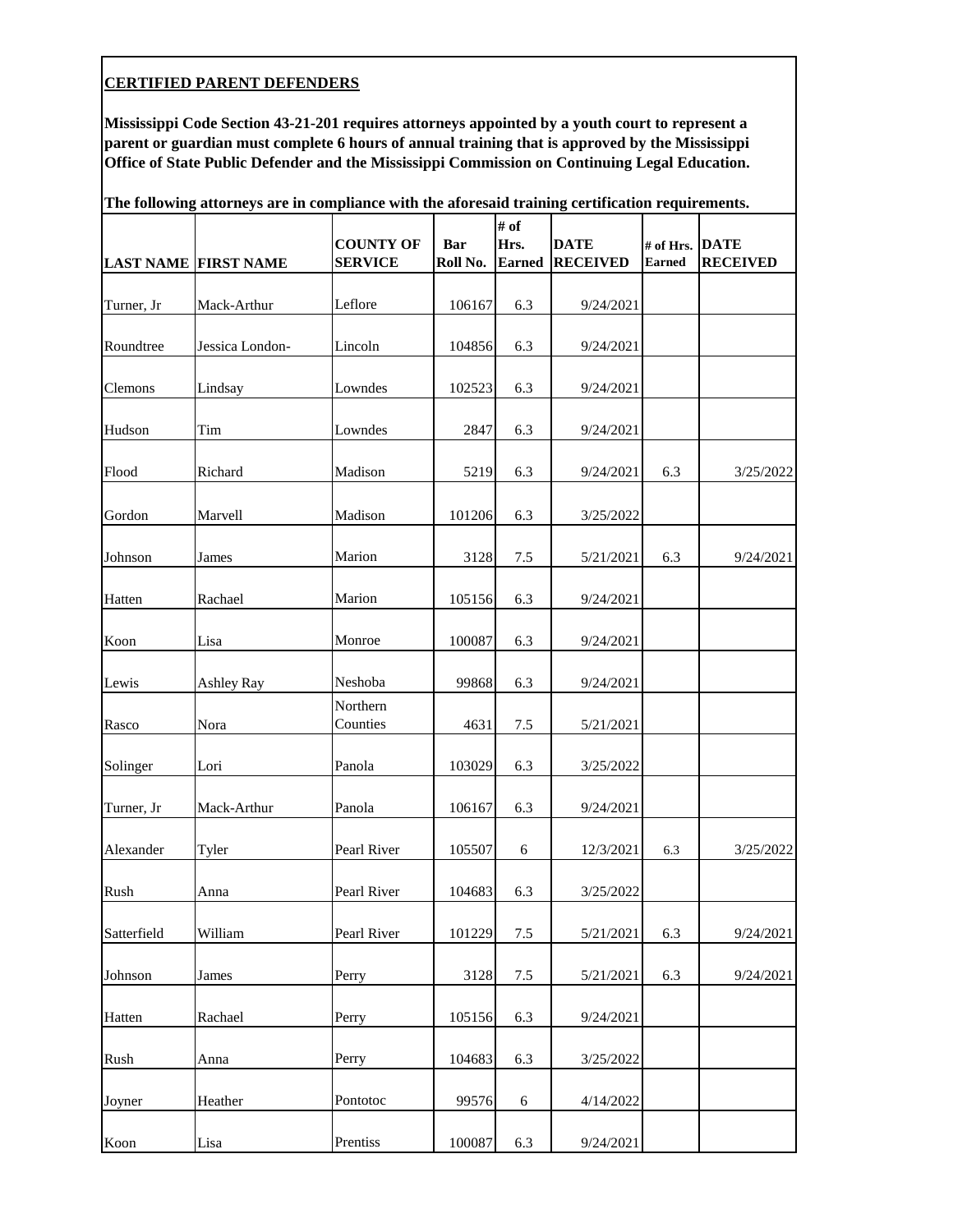**Mississippi Code Section 43-21-201 requires attorneys appointed by a youth court to represent a parent or guardian must complete 6 hours of annual training that is approved by the Mississippi Office of State Public Defender and the Mississippi Commission on Continuing Legal Education.**

|               | <b>LAST NAME FIRST NAME</b> | attorneys are in compnance with the aroresalu training certification requirements.<br><b>COUNTY OF</b><br><b>SERVICE</b> | <b>Bar</b><br>Roll No. | # of<br>Hrs.<br><b>Earned</b> | <b>DATE</b><br><b>RECEIVED</b> | # of Hrs. DATE<br><b>Earned</b> | <b>RECEIVED</b> |
|---------------|-----------------------------|--------------------------------------------------------------------------------------------------------------------------|------------------------|-------------------------------|--------------------------------|---------------------------------|-----------------|
| Turner, Jr    | Mack-Arthur                 | Quitman                                                                                                                  | 106167                 | 6.3                           | 9/24/2021                      |                                 |                 |
| Gordon        | Marvell                     | Rankin                                                                                                                   | 101206                 | 6.3                           | 3/25/2022                      |                                 |                 |
| Hubbard       | Cymber                      | Rankin                                                                                                                   | 106118                 | 6.3                           | 9/24/2021                      | 6.3                             | 3/25/2022       |
| Cade          | Leigh Anne                  | Sharkey                                                                                                                  | 101074                 | 6.3                           | 3/25/2022                      |                                 |                 |
| Turner, Jr    | Mack-Arthur                 | Sharkey                                                                                                                  | 106167                 | 6.3                           | 9/24/2021                      |                                 |                 |
| Roundtree     | Jessica London-             | Simpson                                                                                                                  | 104856                 | 6.3                           | 9/24/2021                      |                                 |                 |
| Gordon        | Marvell                     | Statewide                                                                                                                | 101206                 | 6.3                           | 3/25/2022                      |                                 |                 |
| Locke         | <b>Brenda</b>               | Statewide                                                                                                                | 10320                  | 6.3                           | 9/24/2021                      | 6.3                             | 3/25/2022       |
| <b>Briggs</b> | Erin                        | Statewide                                                                                                                | 102352                 | 6.3                           | 9/24/2021                      |                                 |                 |
| Morgan        | Jennifer                    | Statewide                                                                                                                | 101964                 | $7.5\,$                       | 5/21/2021                      | 6.3                             | 9/24/2021       |
| Booker        | Patricia                    | Statewide                                                                                                                | 102830                 | 6.3                           | 9/24/2021                      |                                 |                 |
| Yeatts        | Fran                        | Stone                                                                                                                    | 99467                  | 6.3                           | 3/25/2022                      |                                 |                 |
| Kimbrough     | Angela Turner               | Sunflower                                                                                                                | 101011                 | 6.3                           | 3/25/2022                      |                                 |                 |
| Smith         | Chaka                       | Sunflower                                                                                                                | 103069                 | 6.3                           | 9/24/2021                      | 6.3                             | 3/25/2022       |
| Pratt, II     | Darnell                     | Sunflower                                                                                                                | 104682                 | 6.3                           | 9/24/2021                      |                                 |                 |
| Thompson      | Gail P                      | Sunflower                                                                                                                | 8614                   | 6.3                           | 9/24/2021                      |                                 |                 |
| Turner, Jr    | Mack-Arthur                 | Sunflower                                                                                                                | 106167                 | 6.3                           | 9/24/2021                      |                                 |                 |
| Turner, Jr    | Mack-Arthur                 | Tallahatchie                                                                                                             | 106167                 | 6.3                           | 9/24/2021                      |                                 |                 |
| Turner, Jr    | Mack-Arthur                 | Tate                                                                                                                     | 106167                 | 6.3                           | 9/24/2021                      |                                 |                 |
| Wages         | P Mason                     | Tippah                                                                                                                   | 104346                 | $7.5\,$                       | 5/21/2021                      |                                 |                 |
| Carman        | Carly                       | Tishomingo                                                                                                               | 105208                 | 6.3                           | 9/24/2021                      | 6.3                             | 3/25/2022       |

**The following attorneys are in compliance with the aforesaid training certification requirements.**